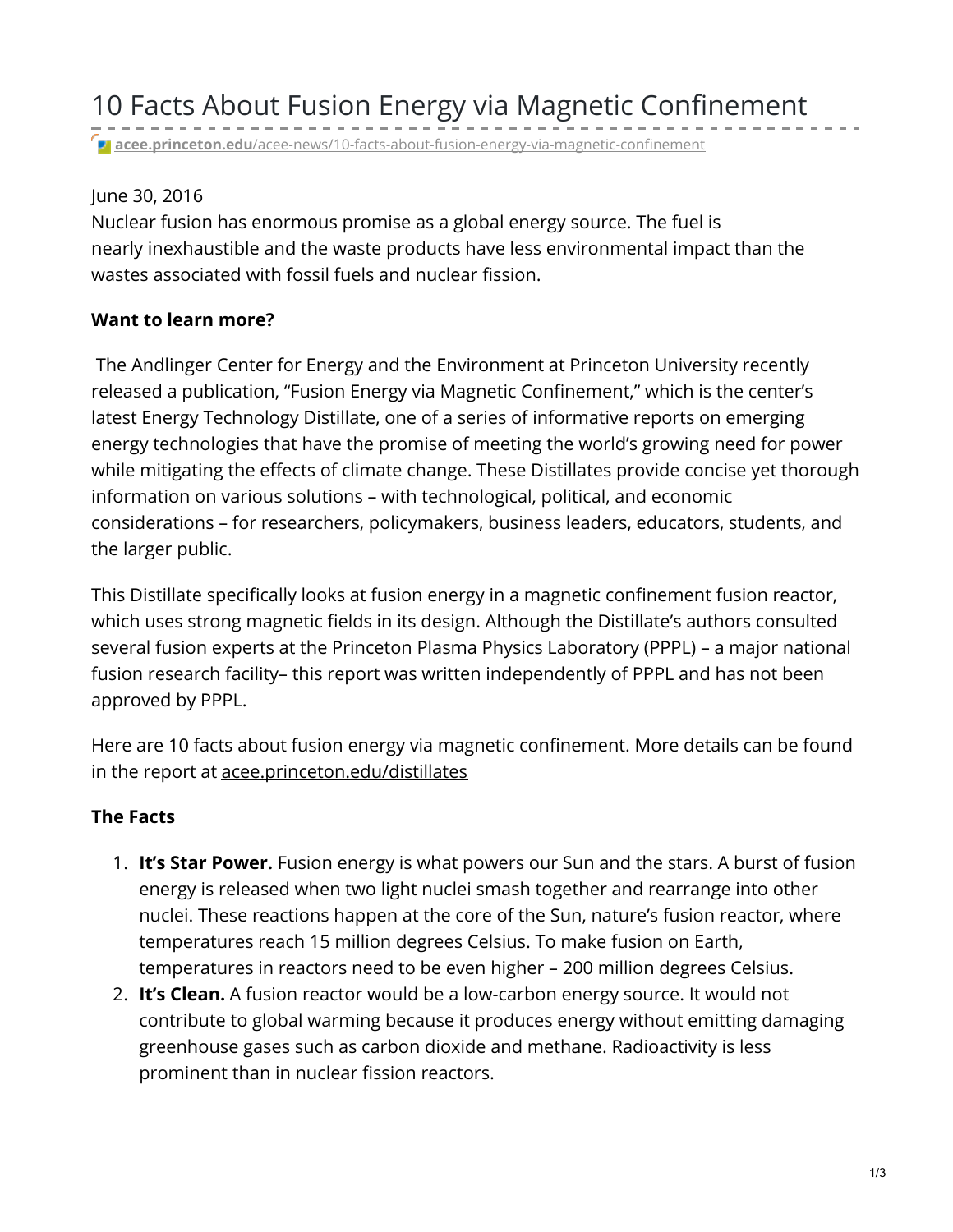- 3. **Controlling Plasma is the Key.** Fusion reactions occur in the state of matter called a plasma, where the nuclei and electrons of atoms have separated. Controlling plasmas on Earth at very high temperatures is key to fusion becoming a global energy source. In a fusion reactor that uses magnetic confinement, strong magnets are used to control the plasma. Tokamaks and stellarators are two types of magnetic confinement fusion reactors being developed today.
- 4. **Goal: The Burning Plasma.** Scientists now want to create a "burning plasma" in a fusion reactor, which will reveal how a plasma behaves when fusion reactions within the plasma produce significant amounts of energy. Understanding the burning plasma is a stepping stone to commercial fusion power.
- 5. **The Fuel is Almost Limitless.** The best fuels for a burning plasma are deuterium and tritium (heavy isotopes of hydrogen). Deuterium is present in all water. Tritium is very rare but can be produced in fusion and fission reactors. Lithium, a necessary ingredient for making tritium, is plentiful in the Earth's crust.
- 6. **ITER: A Massive Experiment in France.** To reach a burning plasma, the European Union and six countries, including the United States, are building the International Thermonuclear Experimental Reactor (ITER), a tokamak that is billed to be the largest nuclear fusion device in the world once completed. **ITER should produce 500** megawatts of fusion power for 400 seconds with only 50 megawatts of input power.
- 7. **ITER is Expensive.** The ITER project is expected to begin operating in 2026 at a cost of more than \$20 billion. It is possible that ITER will not be finished if its members lose patience with repeated delays and rising costs. It is also possible that ITER's technical goals will not be realized if the burning plasma reveals intrinsic complications.
- 8. **Fusion Costs Depend on Component Durability.** Internal structural components are subject to intense neutron bombardment that can shorten their useful life. Looming over fusion is the concern that component replacements will not be straightforward and will require costly plant shutdown for months at a time. Burning plasmas may also turn out to have severe instabilities that drive the hot plasma into a wall and lead the reactor to shut itself down automatically.
- 9. **Fusion's Competitiveness is Uncertain.** Fusion's future depends on several external factors such as climate policy and the costs faced by its competitors, including fission. Fusion would have a greater share of the global energy market if there is a tough climate policy in place, fission is expensive, and other low-carbon solutions such as carbon sequestration are limited.
- 10. **Fusion and Fission.** In general, the risks from fusion power are smaller than the risks from fission power. But will quantitative differences be seen as qualitative differences? There is little chance that a fusion reactor or its fuel could be used to make nuclear weapons. And a nuclear meltdown, which is a risk at fission plants, is not possible with a fusion reactor. However, accidents are possible that could release radioactive structural material and tritium (which is also radioactive). Also, reactor parts that have become radioactive would need to be disposed of properly.